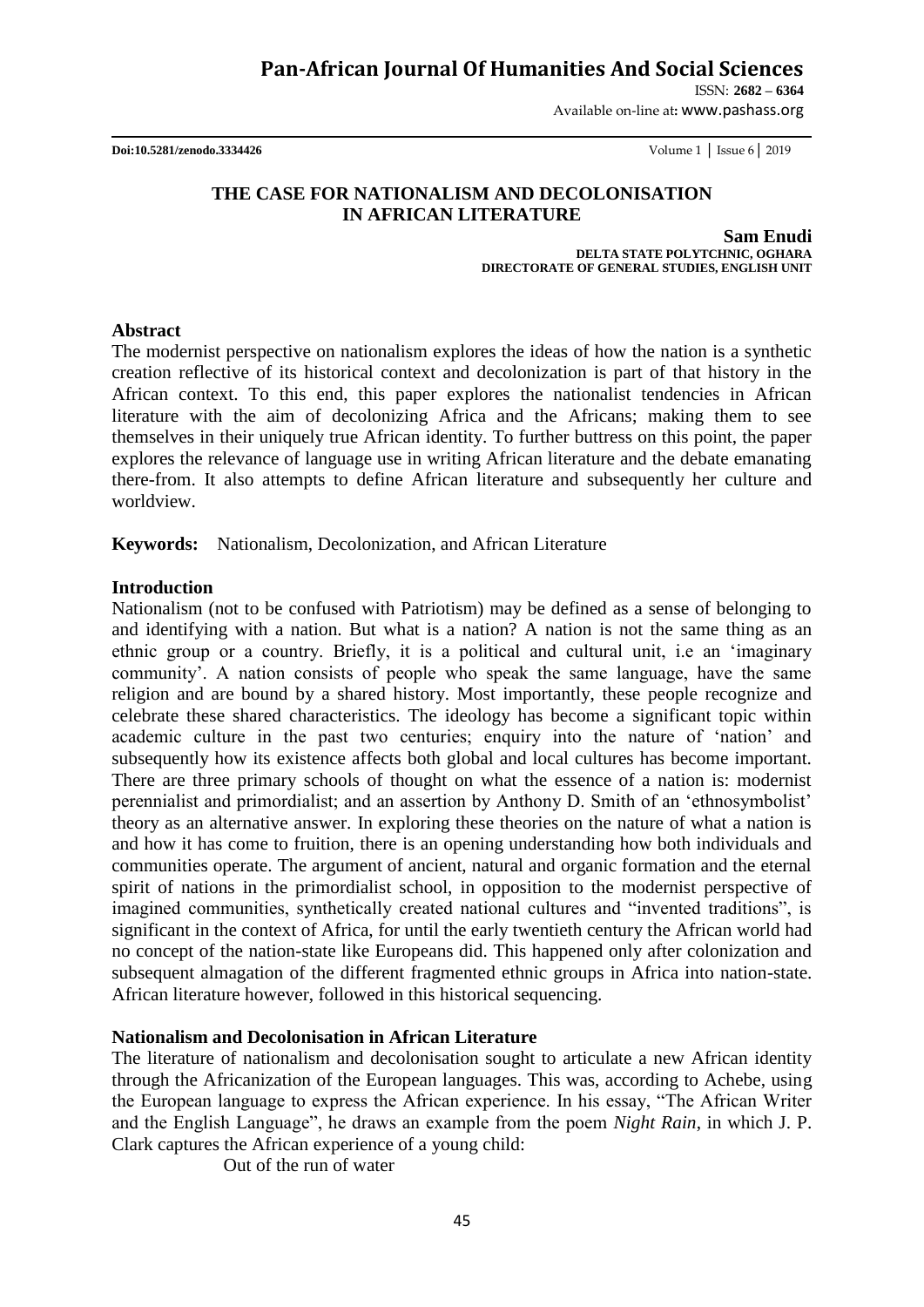ISSN: **2682 – 6364** Available on-line at**:** www.pashass.org

That like ants filing out of the wood Will scatter and gain possession Of the floor.

(pg. 98)

To Achebe, the expression "like ants filing out of the wood" is beautiful because of the imagery used. The use of this imagery brings out the authenticity of an African setting from the way he puts it: 'Of course, if you have never made fire with faggots, you may miss it' (pg. 98). His novel, *Things Fall Apart*, foregrounds the use of the English language to capture the African experience from the way he has used imagery. This form of writing has also been adopted by other writers like Wole Soyinka in his plays and also poets like Antonio Jacinto in his poem *I Wanted to Write You a Letter.*

Achebe does not see anything wrong with the use of the English language to express himself. He sees "a new voice coming out of African, speaking of African experience in a worldwide language' (pg. 98). He does agree that an African can learn English well enough to be able to use it effectively in creative writing but he is quick to point out that the African writer cannot use it like a native speaker. This now bring about the question of competency in the use of the foreign languages in expressing the African experience. This incompetence in the use of the English language – which is by no doubt the most spoken language in the world – is cleared depicted by Amos Tutuola who was writing in the English language but could not express himself adequately especially in his novel, *The Palm Wine Drinkard (1952)*. But many African writers including Achebe and Taban Lo Liyong have come to his defence with his use of non-standard English prose. Achebe argues that a "good instinct has turned his (Tutuola"s) apparent limitation in language into a weapon of great strength" and he (Achebe) goes ahead to call this incompetent English as "a half-strange dialect that server him (Tutuola) perfectly in the evocation of his bizarre world" (pg. 101). Taban further espouses this by saying that Tutuola is not sui generis and that any grammatical errors can be made by anyone who is using the English language as a medium of expression as long as he or she is not a native speaker.

For Achebe, the justification for his use of the English language was simply because it is a lingua franca i.e. a worldwide language. He gives the example where he visited Shabaan Robert whereby he was given two poetry books by him. But since they were written in the Swahili language, Achebe could not read them until he has to learn Swahili – something which he never did. But to Leopold Sedar Senghor, the use of the French in his writing has made him to be rather lyrical. Unlike Achebe who says that he was given a language and therefore he has no otherwise but to use it, Senghor admits the fact that the language has been forced into him and even if he was to opt between using the indigenous languages or French, he would still have chosen the latter. I am sure that Shabaan Robert would have proved him wrong with the lyrical Swahili poetry he has written and therefore in my case, his justification for the use of French language rather than an indigenous one is unfounded. It is a fact that any language can become or made lyrical depending on the level of creativity of the writers. English might not be such lyrical, but the works of William Shakespeare, William Blake, and William Wordsworth among other poets have made it to be lyrical with their heightened use of the English language. I opine that Senghor could have made the indigenous languages lyrical if only he could have given them a second thought.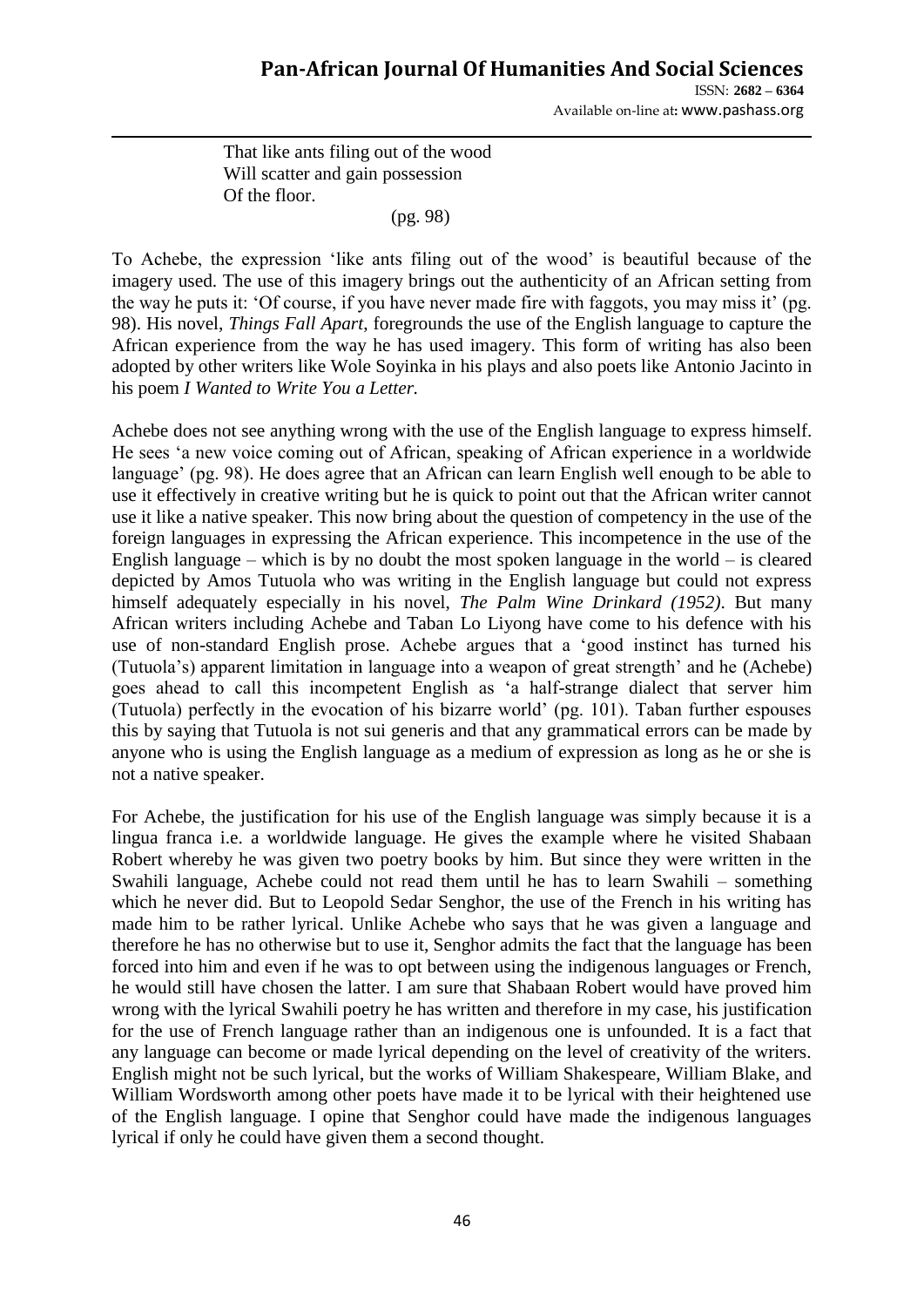ISSN: **2682 – 6364** Available on-line at**:** www.pashass.org

The question that one might be asking at the moment maybe is; what is Africa"s lingua franca? Most people regard Swahili, Hausa and Afrikaner among other languages as the original African languages but then, are they spoken in the whole of Africa? Therefore the argument raging among the writers as Samuel Gyasi Obeng and Beverly Hartford (2002: 3) argues out, have failed to take cognizance of "specific ideological pressures and motivations that have been placed on the shoulders of writers from particular locations." What Obeng and Hartford are expatiating is the fact that the writers are facing major problems with regard to which language to adopt in their writing. In his essay, 'The Language of African Theatre,' Ngũgĩ argues that the language used for writing of any literary work should be understood by the target audience. But since Africa does not have lingua franca, is the use of English – which is rapidly becoming the African lingua franca – justified? With Africa, unlike the Western countries, being a multilingual space, the choice of the language of authorship signifies the writers' relationship with the people for whom they write and their broad assumptions about nature, meaning and function of language and literature. With the imposition of the colonial language and it being used as the medium of communication in formal education, the African writers are caught up in a linguistic labyrinth.

Ngũgĩ contribution to this language debate is unprecedented and therefore his stance about the debate is very important. However, it is of the essence that some of his arguments be criticised and be problematized in order to underscore the complexity of the debate and the challenges it creates for many African writers. With the issue of hybridity in place, a number of Africans are acquiring these European languages as their first languages and in doing so, numerous African writers continue to write in English or French despite the consequences that this has on the audience of their work as well as their relationship to writing and culture. Chinua Achebe"s espousal of the English language looks like a riskier course at first. However, the perspectives through which he defends his stance brings about a certain pragmatic reality which views the dominance of these European languages in written literature as a fact of present day Africa and also as a way of unifying the Africans of different linguistic backgrounds. Apparently, Achebe's stance has its pros and cons and his arguments have some faults but then they (stance and arguments) remain the truer picture of the Africa today. Who knows, maybe they will be able to do (as Achebe puts it) "unheard of things" – "the recipe for the long-elusive linguistic-ethnic harmony" (Okafor 2001: 7) in the whole of Africa.

One of the most fascinating characteristics of the literature of advocacy of writing in indigenous languages is its frequent appeal to the adjective African rather to specific language qualifiers, Swahili, Hausa or Afrikaner for example, being promoted. Ngũgĩ (1994) explicitly cautions his readers against the adoption of "ethnic" categories for the interpretation of the various crises on the continent. It is apparent here that Ngũgĩ does not appear to be agitating only for Gikuyu, his mother tongue, but for all African languages. While other African writers and critics associated with this movement do not necessarily adhere to Ngũgĩ"s political agenda, they too conduct their advocacy primarily on behalf of Africa, and secondarily in support of their regional linguistic and ethnic identities. Therefore, Wali's critique does not address the challenge of writing in any one indigenous language distinct from those associated with European literature.

In the case of modern literature from Africa, it is this contested literature in European languages and the debates it has generated that have specifically contributed indigenising the idea of an "African" literature an anthology of interrelated texts produced by Africans at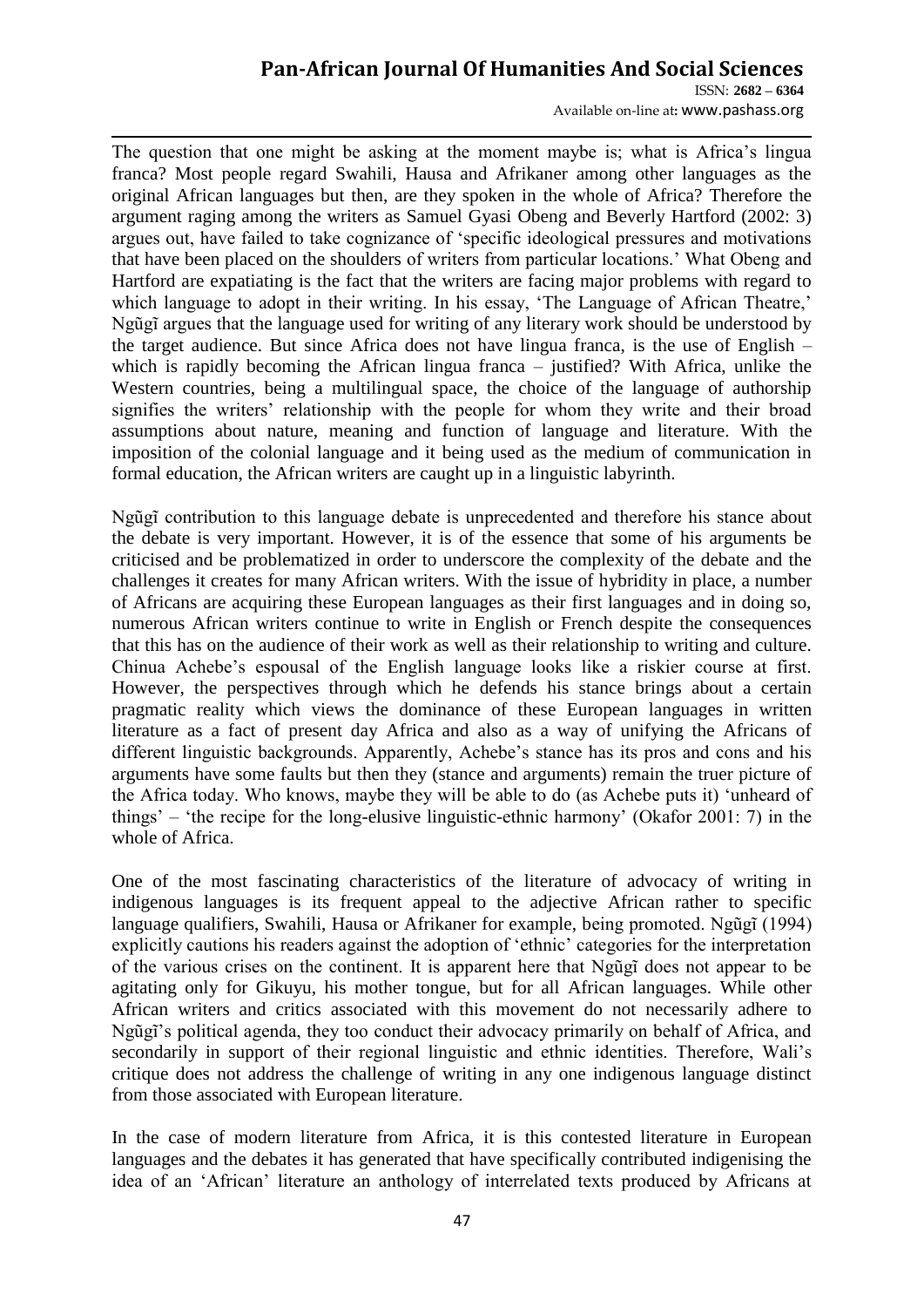ISSN: **2682 – 6364** Available on-line at**:** www.pashass.org

different times and in a number of different locations. By the most interesting bit of it is how this modern African literature as grown. Irele (1981: 25) affirms that "modern African literature has grown out of the rupture created within our indigenous history and way of life by the colonial experience, which is naturally expressed in the tongue of our former colonial rulers". Appiah (1992) also shares the same ideology with Irele in which he notes that "African literature in the metropolitan languages … reflects in many subtle ways the encounter between Africa and the West' (pg. 20). Other than dramatising and reflecting the encounter between Africa and the Europeans, literature in European languages has created a space within which Africanness can be exemplified and elaborated. Therefore, it can be argued that literature in European languages replicated the encounter between the Africans and the Europeans to a greater degree. No critic has ever questioned the Africanness of the indigenous languages and for this reason, the later texts in African languages provided proof of African literature but did not become the centre at which Africanness countering the non-African issue was explicated and defended.

With the exception of Ngũgĩ, it is quite notable that few African authors and critics ever made the transition from writing in European languages as a result of this debate on language. Therefore, the recurrent dialogues about the language of African literature maybe considered one of the most important debates that have delineated the genre of African literature. As result of this, African literature as been defined in binary terms as the confrontation between the Africans themselves and the West. However, it is worth noting that this perspective of Africa"s language dilemmas is not necessarily shared by all African writers and critics, as discussed before, and particularly has less appeal to the 'modern audiences' whose cultural dilemmas do not always involve explicit opposition to the West. For the popular culture of this contemporary African, responding to the issue of language imposition is not an essential priority thus making the development of African literature to be closely interwoven with the use of European languages.

### **Conclusion.**

For the purpose of this paper, let it be enough to say that there is a diversity of literature in Africa, in different languages, different forms and different audiences. As far as language is concerned, my primary focus will be on the way in which the likes of Achebe, Soyinka, and Senghor among other writers of the European language expression have experimented and manipulated these foreign languages in their literary works in such a way they express the African culture and experience. I am taking this precedent position because Africa has multiplicity of languages and choosing to write in any of them might limit the audience to one"s literary work. If only Africa could have a lingua franca, then the language debate could be an issue of the past. If Africa has to salvage the situation, then there is a need of the educationists to adopt the African languages as their medium of instructions in schools. With this in place, I am doubtless that we will have more African writers expressing themselves in the African languages. This will help in defining the complete identity of African literature while at the same time upholding and preserving it. Again, it will provide the versatility, diversity and multiplicity of the African languages and consequently serve as a locus for the promotion of the use of them to the regional and international levels.